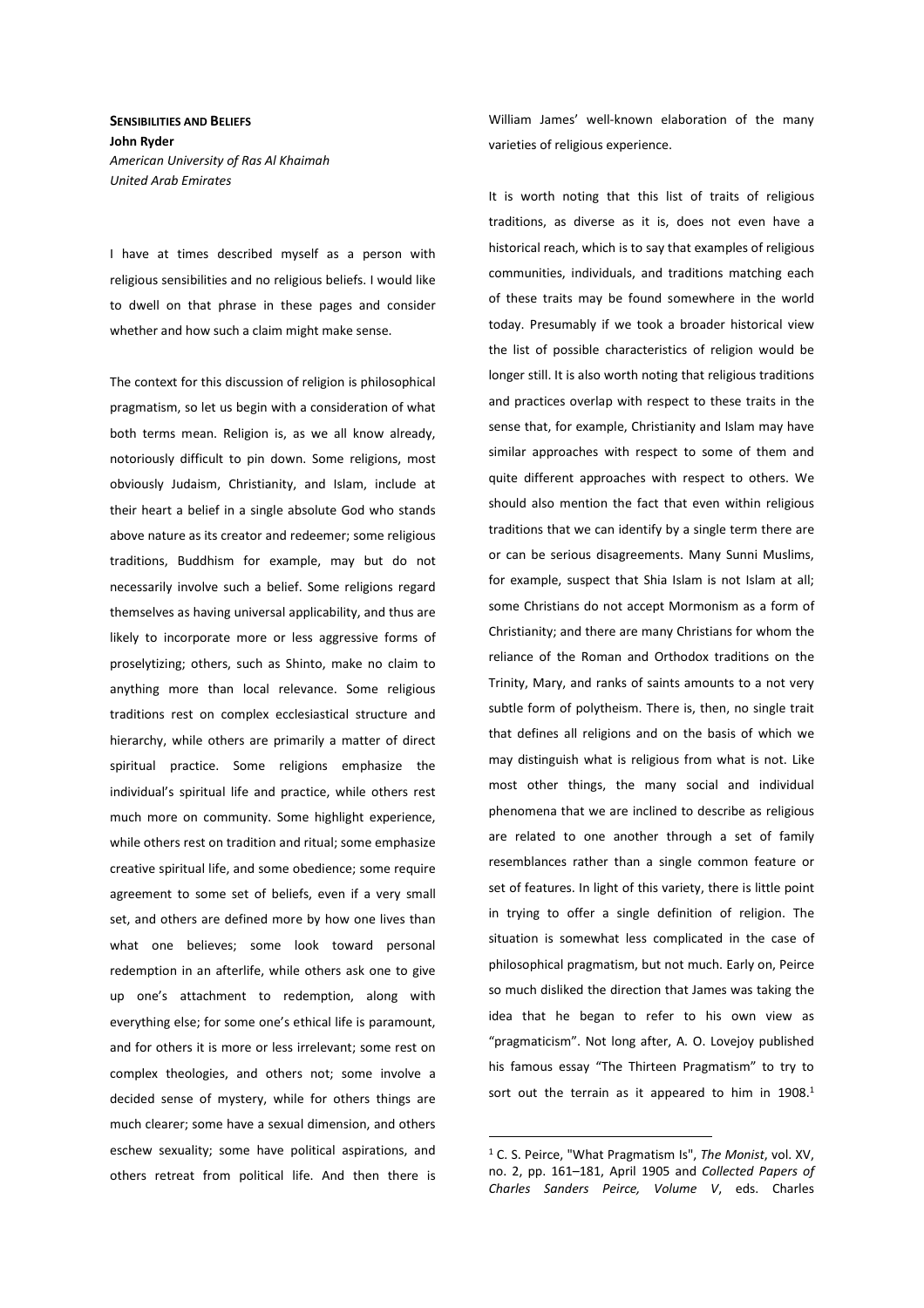Peirce's pragmatism has a logical and methodological bent; James's is oriented toward the individual; Dewey's and Mead's versions are distinctly socially inclined. All of the classical pragmatists were predisposed to taking seriously traditional philosophical questions about the nature of reality and knowledge, while the Rortyan version of neo-pragmatism does not take them seriously. Some versions of contemporary pragmatism continue to draw on the classical traditions, while others pursue certain pragmatist ideas through methods, assumptions, and issues that come from the Anglo-American analytic tradition, while still others are thinking through a Gadamerian hermeneutical lens.

It may be slightly more likely that we can find a common thread in all of these than is possible for religion. If there is a candidate for an idea or method common to the many pragmatisms it is that ideas are not to be understood as reflecting reality but as provisionally useful tools with which we may solve problems of various kinds, theoretical and practical. For our purposes that may be sufficient, because it would be as pointless to try to adjudicate among the forms of pragmatism as it would be to try to decide which religion or religious tradition is preferable to or more genuinely "religion" than the others. For my part I find the classical pragmatist tradition far richer in resources and more valuable methodologically than any of the current versions of neo-pragmatism, though I prefer to modify it with a heavy dose of the Columbia naturalism of Dewey, Buchler, Randall, and others.

Then there is the question of how pragmatism may take up religion, and again there have been various efforts to do so. It is well know that Peirce was religiously inclined, and James, perhaps more than any other prominent

<u>.</u>

pragmatist philosopher, made no secret of his interest in demonstrating both that pragmatism may be used to explore theological questions and that on pragmatist grounds it is intellectually defensible to endorse certain religious ideas and beliefs even in the absence of sufficient evidence for them. For his part Dewey made a clear effort to render religious concepts and commitments meaningful in ways that are consistent with his general naturalism and instrumentalism. Over the years many others have also attempted to construe religion in pragmatist ways, from Eugene Fontinell some time ago to Sami Pihlström most recently.<sup>2</sup>

I do not at this point wish to survey the many interesting pragmatist approaches to religion, but to return to the question posed at the beginning, which concerns the sense that may be given to a life of religious sensibilities without religious belief. Perhaps it would be best to begin with the issue of religious beliefs. There are, as I have said, religious traditions that rely much more on practice than on belief, so the question at this point is not whether it is possible to "be religious" without such beliefs. In fact I am not much interested in the question whether I or anyone else is or is not "religious". I do not see what is gained by deciding whether the adjective fits in any particular case. At this point I would simply like to explore the reasons one might have for doing without religious beliefs altogether.

Which beliefs may usefully be considered to be religious? The most obvious initial candidate is the belief in the existence of God, specifically the standard God of monotheism. In most accounts this God is eternal and is responsible for the existence of everything outside himself, which is to say for reality in general. The God of monotheism is typically absolute, or absolutely complete

Hartshorne and Paul Weiss, Cambridge, MA: Harvard University Press, 1935; A. O. Lovejoy, "The Thirteen Pragmatisms", *The Journal of Philosophy, Psychology, and Scientific Methods*, (now *The Journal of Philosophy*), Part I, 2 January 1908 pp. 5-12. Part II, 16 January 1908, pp. 29-39.

<sup>2</sup> For Eugene Fontinell see for example *God, Self and Immortality: A Jamesian Investigation*, New York, NY: Fordham University Press, 2000; for Sami Pihlström see *Pragmatic Pluralism and the Problem of God*, New York, NY: Fordham University Press, 2013.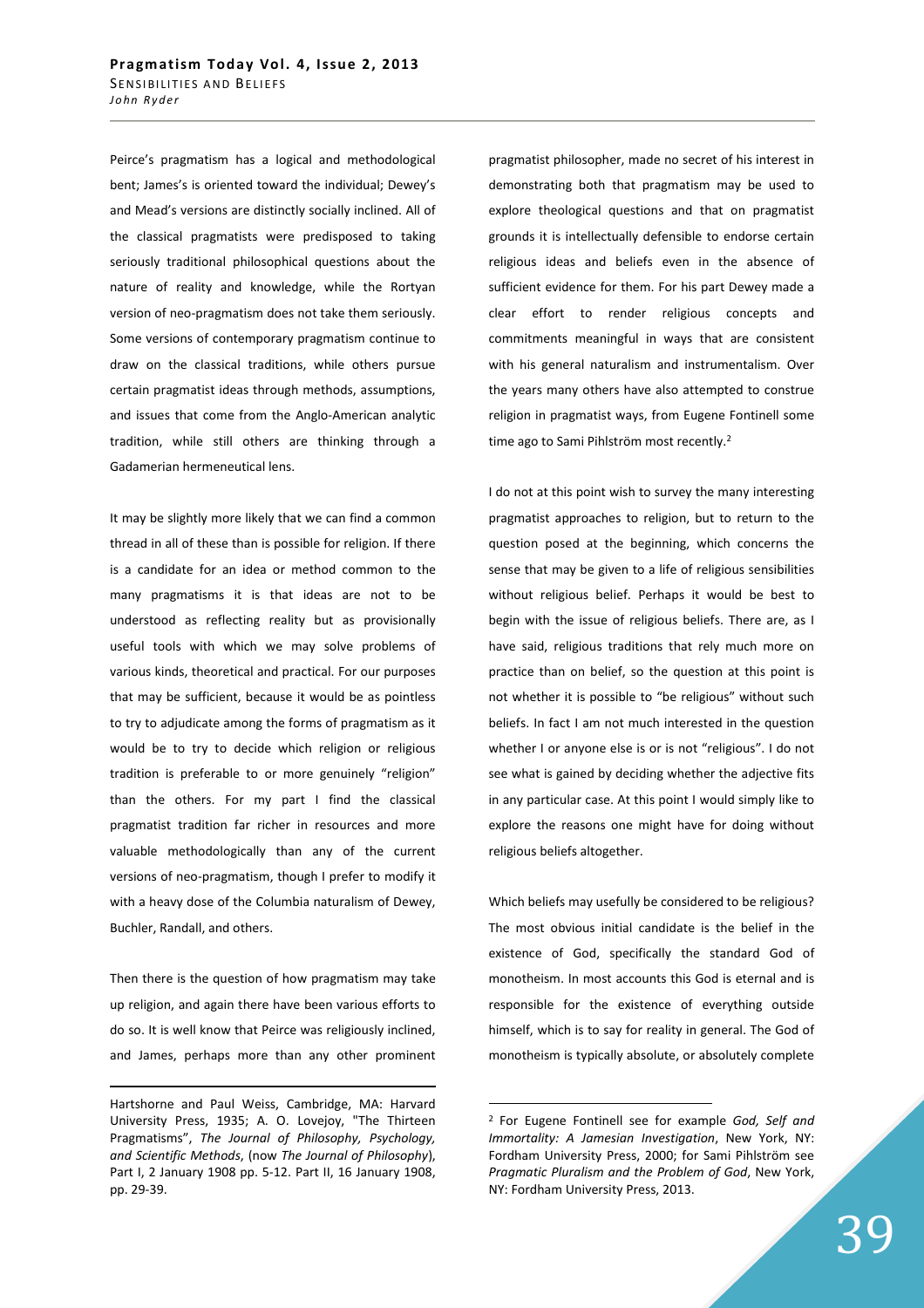and perfect, and therefore immutable; he, she, or it, depending on one's political, cultural, or other predilections, is generally understood to be omniscient and omnipotent; and perhaps most importantly, the absolute God is understood to offer salvation and redemption to individuals, communities, and/or to nature generally. May one believe in such a God? Of course one may, and as we have noticed, James went to great lengths to demonstrate, convincingly in my view, that it is intellectually defensible to so believe if one is inclined to do so.

But there are also many good and perfectly plausible philosophical reasons not to be inclined to hold this belief. One of them is that to posit a creator God that stands outside nature does nothing to help us understand anything about nature, least of all its creation. It is sometimes thought, tacitly or explicitly, that because nature contains no principles that could help us explain its origins, there must be something outside nature to explain it. $3$  But it seems to me that such an idea simply pushes the puzzle back one step, because then we are compelled to ask what explains the origins of God? The standard answer to that question is that God is eternal, but if that is the best we can do, there is no reason not to offer that explanation about nature itself. That is not to say that there is better reason to posit nature's eternality than God's, but simply that there is no reason not to do so, in which case to posit God as creator in order to explain nature fails as an explanation, and complicates the situation immensely. And on a purely ontological level, if one endorses a pragmatic naturalism then one has by definition ruled out the possibility of a God standing outside of nature

simply because nature is defined as whatever there is. Some naturalists, pragmatic and otherwise, have offered various conceptions of a God that does not stand outside nature, but they are quite different from the standard God of monotheism, and fall outside our immediate scope.<sup>4</sup>

It is worth noting that there are probably many people who simply cannot imagine reality in general or their lives in particular without an absolute God. That may well be a sufficiently compelling reason for such a person to hold a belief in God, but it is in no way compelling for those of us who can imagine both reality and our lives without God.

What, we may ask, about the other prominent attribute of an absolute God, namely its role as redeemer? This belief prompts the question why we think we need a redeemer at all? I do not have an answer to this question, probably because I do not in any way feel the need. We no doubt all have occasions in which we feel the need to be forgiven for some action or behavior, and to have the opportunity for a fresh start. But this is quite different from the need for redemption or salvation in general. And certainly there is sufficient imperfection in nature and in our individual and social lives, some of it grotesquely immoral, to incline us to desire something better, some kind of improvement. Such a desire for melioration is of course understandable and entirely valuable, but it is quite different from a desire for or expectation of absolute redemption or salvation. I find it far more useful to regard the desire or hope for melioration as most fruitful when tied to the understanding that it is we who have primary responsibility for it. If we wish forgiveness then it is incumbent upon us to so organize our behavior that we

 $\overline{a}$ 

<sup>&</sup>lt;sup>3</sup> For a new argument along these lines, and one made in the context of an otherwise naturalist ontology, see Lawrence Cahoone, *The Orders of Nature*, Albany, NY: State University of New York Press, 2013. For another interesting and new approach to God, or more accurately "god-ing", see Robert Corrington, *Nature's Sublime: An Essay in Aesthetic Naturalism*, New York, NY: Lexington Books, 2013.

<sup>4</sup> One model for this sort of thing is Whitehead, given his conception of God's consequent nature. I say this is a model more than an example because speaking strictly, Whitehead was not a naturalist philosopher given his reliance on eternal objects.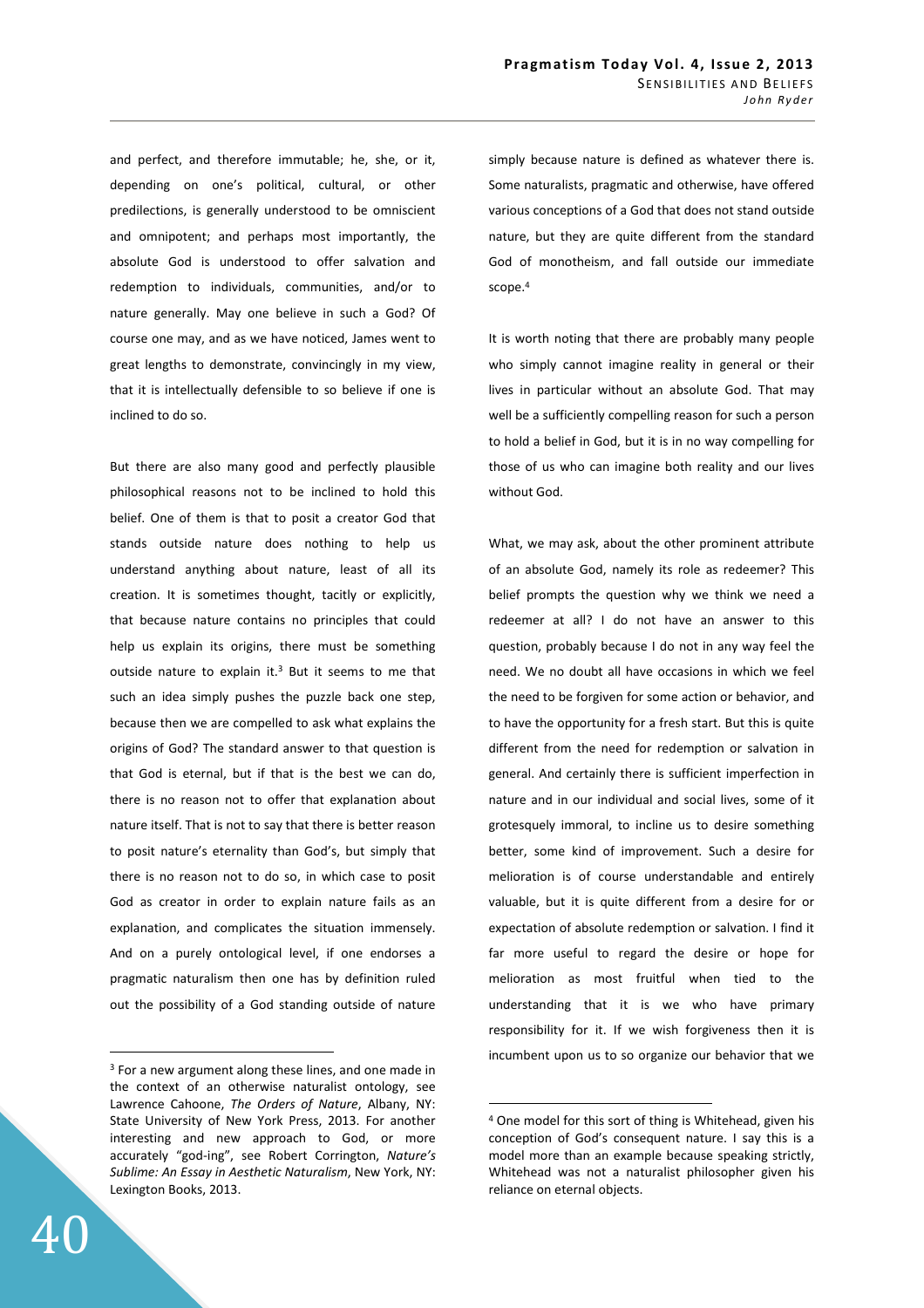deserve it; and if there is redemption to be had, it is we who are in a position to so act that we bring it about to whatever extent is possible. If it is we who are responsible for whatever redemption, salvation, and melioration there may be, then redemption, salvation and melioration are very much aspects of our lives and dimensions of nature, not conditions that lie beyond them.

Another function that belief in the God of monotheism may play is to provide an account of things in general, or a justification of whatever goes wrong, or what John McDermott calls a 'canopy of explanation'.<sup>5</sup> As in the case of redemption, there are many people for whom such an account or justification seems a necessity, and God offers it. But also as in the case of redemption, there are those of us who do not need or expect a justification or account of everything collectively. We may, if we are naturally inquisitive, seek an explanation or justification of this or that phenomenon, but that is an entirely different matter. To be inquisitive about aspects of nature, for example the behavior of matter, or human psychology, or oceans, or art, makes perfect sense on any terms. It does not imply, however, an assumption of, never mind the necessity for, an explanation or account of everything taken together. Furthermore, on a technical level it is impossible within the framework of pragmatic naturalism to posit a "whole" of nature, in which case there is no sense to be given to the idea of an account, explanation, or justification of everything.<sup>6</sup> And in light of the more or less standard pragmatist expectation that we think in so far as we encounter problems, we can expect those problems to arise quite normally in the course of life and we can expect to

 $\overline{a}$ 

engage one another and our environments continually in the resolution of those problems. There is good reason to agree with McDermott when he says, as he has done repeatedly, that there is no canopy of explanation, rather we make sense of ourselves and our world, to the extent that we are able, in the course of living our lives.

One additional point is worth making in the context of belief in an absolute God, and that has to do with ethical principles. Philosophers tend not to make this mistake, but many other people appear to think that without an absolute God as the source of ethical principles neither ethics nor an ethical life would be possible. This is of course not true on the face of it, if only because there are many examples of secular ethical principles, some of which have been with us for many centuries, their durability justified, presumably, by their success in guiding our lives. And pragmatists have a rich history of ethical analysis on which to draw, the basic point of which is that our ethical principles arise, like everything else about our lives, in the process of addressing the issues that face us.

Other beliefs may also appropriately be considered religious, one of which is the belief in personal immortality. This is of course related to beliefs that we have already discussed, most clearly the belief in redemption and salvation. As in other cases, the belief in personal immortality is one that many people find congenial, or even necessary. I probably do not need to say that I am not one of them. On technical grounds, it would be difficult to maintain a belief in personal immortality on pragmatist, and certainly on pragmatic naturalist grounds, if only because such a belief in its standard forms is usually tied to some notion of a soul and related conceptions of personal identity. Pragmatism is unlikely to be a comfortable home to a traditional conception of the soul because unlike most traditional ontologies, pragmatism to a great extent endorses the importance of relations. James' radical pluralism is a sustained argument for the ubiquitous

<sup>5</sup> John J. McDermott, "Afterword: You are Really Able", in James Campbell and Richard Hart, eds., *Experience as Philosophy: On the Work of John J. McDermott*, New York, NY: Fordham University Press, 2006, pp 237-271. 6 See Justus Buchler, "On the Concept of 'the World'", in *Metaphysics of Natural Complexes*, 2nd ed., eds. Kathleen Wallace and Armen Marsoobian, Albany, NY: State University of New York Press, 1990, pp. 224-259.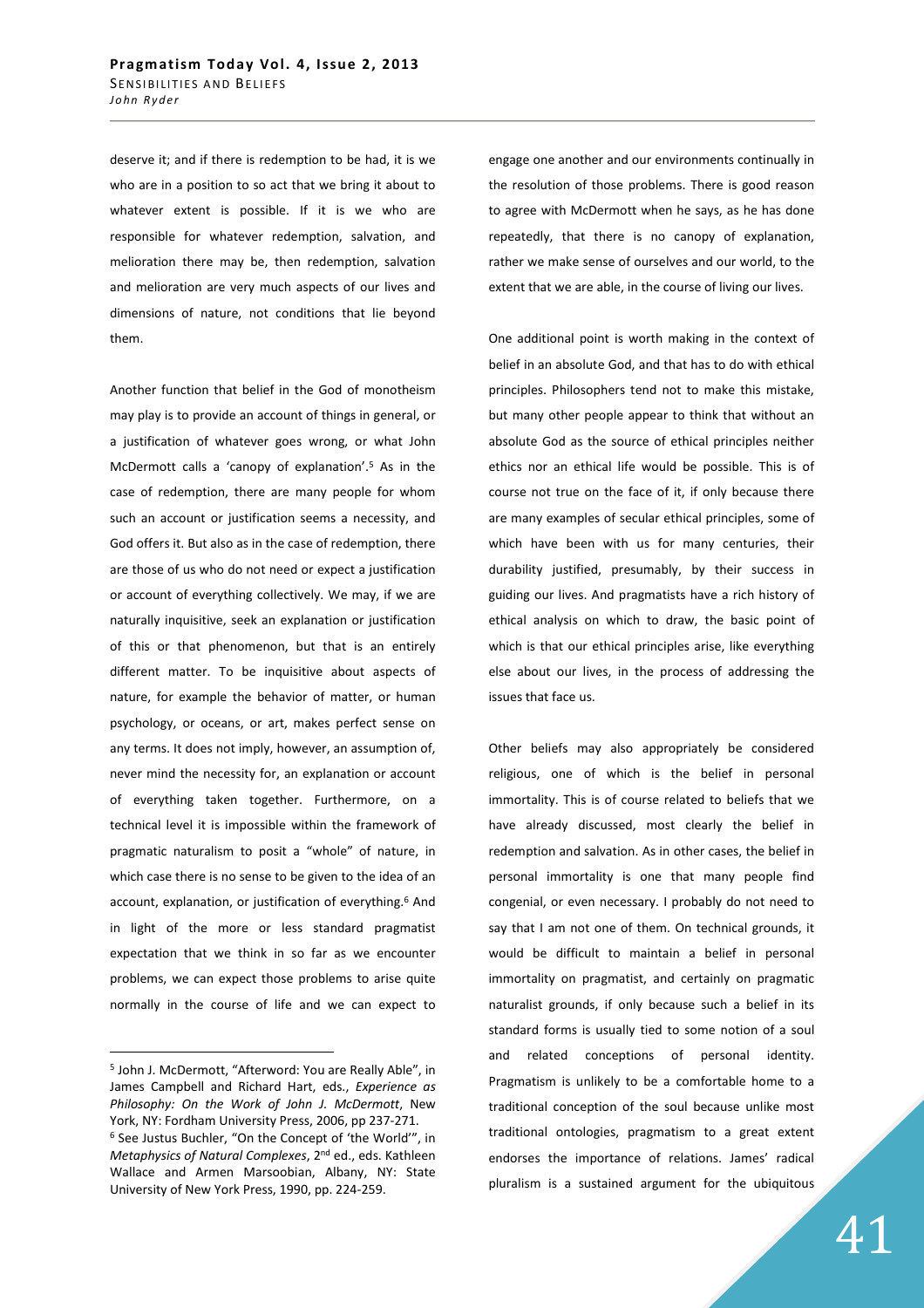presence and importance of relations; Dewey's 'situations' are thoroughly relational; and recent and current pragmatic naturalism rests entirely on an ontology of constitutive relations.<sup>7</sup> In any such relational understanding of personal identity it is impossible to incorporate a traditional understanding of the soul, and therefore it is equally impossible to sustain a traditional conception of personal immortality.

Of course it is possible to have a different understanding of personal immortality, as has been the case in Buddhist philosophy and theology. Buddhism, at least in several of its forms, is as relationally oriented as is pragmatism, but it nonetheless has also held a notion of personal reincarnation, if not immortality. Presumably pragmatists could do the same if they were so inclined. And perhaps some are so inclined. I, however, am not, nor do I see the point. Without philosophical or theological commitments to drive one, there is no intellectual force inclining a pragmatist toward a belief in personal immortality. Of course there may be psychological reasons of various kinds for people to hold such a belief, but I have no special knowledge to enable me to comment on that. Suffice it to say that I also feel neither psychological nor intellectual inclinations to endorse a belief in personal immortality. Moreover, I do not see that any aspect of my life suffers as a result of not expecting to outlive myself. If there is something I would like to achieve I had better do it now.

So whatever else my stock of beliefs may contain, it does not include these typically religious beliefs. That is not to say that I think that other people who consider themselves to be pragmatists ought not to believe them. The corridor of pragmatism, to repeat James's wellknown expression, can accommodate a room wherein a theologian is at work. Such a person would have some particularly difficult challenges if he or she were

developing a religious conception within the context of pragmatic naturalism as I understand it, but I would not want to rule out the possibility. I accept, as I have said, James's argument in "The Will to Believe" that in the case of religion we have an intellectual right to accept key religious beliefs if we so choose. But I choose otherwise.

What then about religious sensibilities? What does it mean, and does it make much sense in the end, to embrace religious sensibilities in the absence of religious beliefs? Let us consider first what it might mean. Despite the centrality for many people of beliefs to their religious identity, it is not clear that beliefs are as critical as they appear to be, or as uniquely critical as they appear to be. Of course the belief in Allah is at the heart of what it is to be a Muslim, and for many Christians acceptance of the Nicene Creed, with "I (We) believe in…" as its opening words, is profoundly important. But still, on a day-to-day level I suspect that there is greater significance for the religious life in how one lives than in what one believes. The two may of course be related, but I suspect the relation between beliefs and patterns or habits of living is contingent rather than necessary. A devout Muslim prays several times each day, and there is no question that the habit of prayer is in his or her case related to the belief in the existence of Allah, but one can also without much of an effort imagine a case in which the humility and devotion that characterize prayer might be practiced in the absence of such a belief. One might, for example, understand some forms of meditation in such a way.

This points to the distinction I would like to make, which is that religious sensibilities are to be understood, or anyway may be understood, more in terms of how one lives than what one believes. One of the prevalent forms that such sensibilities takes is faith. This may sound surprising in that faith is often associated with beliefs in the sense that to say that one has faith in this or that entity, or in this or that outcome of an action, is to say that one believes in that entity's existence or that that

<sup>7</sup> See John Ryder *The Things in Heaven and Earth: An Essay in Pragmatic Naturalism*, New York, NY: Fordham University Press, 2013.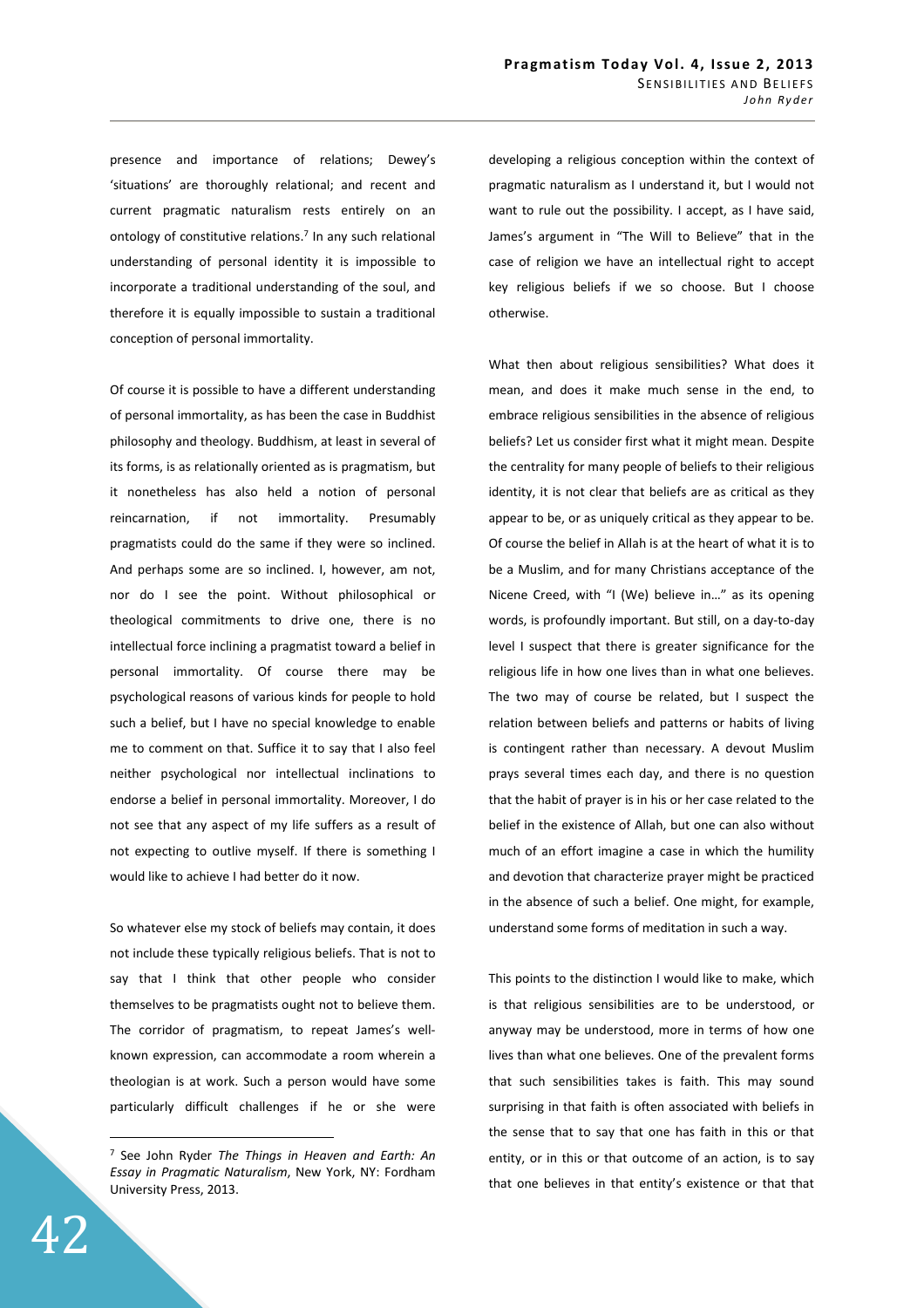outcome will come about. That is a normal use of the English word "faith" and I do not mean to propose that we should use the word otherwise. I simply wish to point out that we do in fact use the word otherwise when, for example, we refer to someone as a person of faith, or a person of deep faith. We are generally in such a case not commenting on the person's beliefs, or the strength with which a person holds his or her beliefs, but rather on the aspects of that person's life, behavior, habits, actions, and commitments. A life of faith, we may say, is at least as much a life lived in certain ways, as it is any one belief or set of beliefs. In fact in practice it is probably far more about how one lives than what one believes.

There are no doubt many ways to characterize a life of faith, and surely others can do it better than I. On the face of it, though, we might say that a life of faith is one that embodies certain values and predispositions to act in certain ways. Among them are likely to be a noticeable degree of humility, perhaps even piety; a practical commitment to the possibility of melioration, redemption, and salvation, even if piecemeal rather than general; a sense that whatever is wrong with the world and with us, there is nonetheless a sense that in general things are more or less "right"; a trust in the general decency and goodness of others; and a commitment to justice, individual and social. Of course each of these characteristics that can be ascribed to a person admits of degrees, and each is also subject to wide range of interpretations. Humility may be moderate or abject; trust may be naïve or worldly; the sense of rightness may be Panglossian or realistic; melioration may be gradual or revolutionary; and certainly justice admits of a wide range of interpretations. Nonetheless, the point is that each of these traits and their associated actions, behavior, and habits, may be ascribed not simply to a person of faith and associated with specifically religious beliefs, but also to people who endorse none of the standard beliefs that we have characterized as religious.

Once we disassociate these characteristics from a belief in God, for example, we can see how and why one might embody them in one's life for reasons other than religious beliefs, and the reasons tend to be pragmatic in nature. Our personal and professional lives require a degree of trust, and it may well be that we will succeed more often than fail if we assume that the people with whom we interact are on the whole worthy of our trust rather than not; humility is a far preferable approach to take in relation to others than arrogance, preferable in the sense that up to a point we are more likely to maintain constructive relations with family, friends, and colleagues if we engage them with a sense of humility rather than superiority; there is surely a great deal wrong with the world, on both micro- and macro-levels, but in practice it would be debilitating to dwell on that, so that however much we would like to see things better than they are, we live, and sensibly so, on the assumption that things are right enough to move along; still, though, if we act to improve what we can, at least a good deal of the time, we are likely to inhabit stronger communities and a better world; and that melioristic approach to our lives may, one could argue that it should, suggest ongoing action and behavior oriented toward rather than away from greater justice. There are many reasons, in other words, for us to embrace the sensibilities that are embodied in a life of faith without any appeal to the religious beliefs that are usually associated with them.

All of this suggests that there is a degree of plausibility in the idea that traditionally religious sensibilities may be endorsed even when they are divorced from religious beliefs. But to do so is, I like to think, more than merely plausible in that there are good reasons of various kinds to do so. The pragmatic justifications of trust, humility, and the other sensibilities associated with faith suggest that there are desirable outcomes if we embrace them, and that is one good reason. Another good reason concerns how we, that is to say those of us without religious beliefs, interact with believers.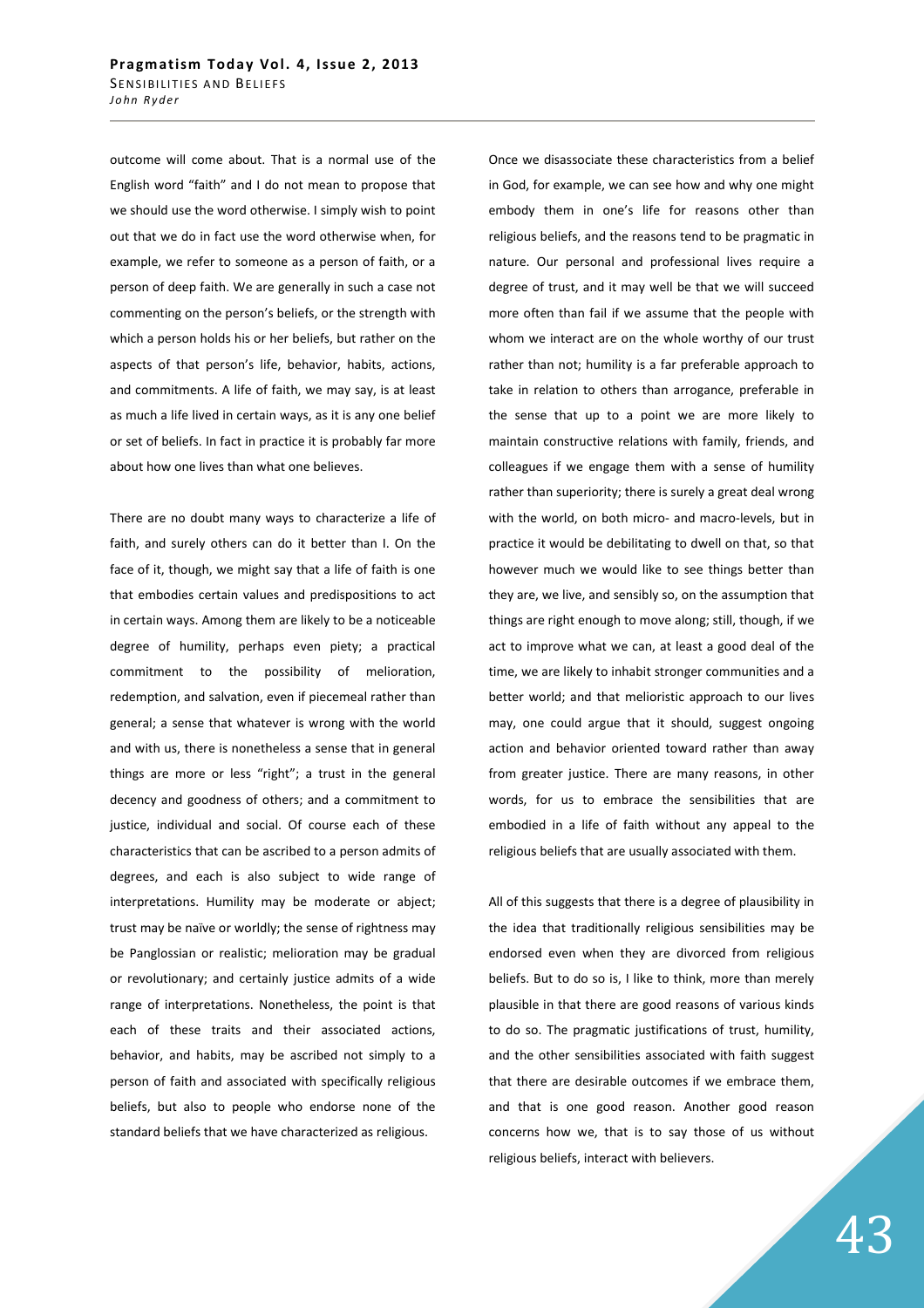This is not an empty or merely formal question because there are various ways such interaction can occur. One common way that non-believers approach believers is with some measure of dismissiveness. Some of the better-known atheist writers may be described this way. For them, and for many others, religious beliefs are a species of superstition that on the whole is detrimental to individual and social development and progress. The reasons often given for such an attitude are familiar enough: 1) religious beliefs are inconsistent with a serious commitment to science and scientific methodology, and we need the latter to learn about the world and develop technologically; 2) more generally, the most valuable method we have for examining issues of any kind, and for adjudicating disagreements and controversies, is reason, and religious beliefs are not available for rational inquiry and critique because they are not based on rational principles or evidence; 3) insisting on the truth of propositions and ideas that derive from allegedly divinely inspired sources leads not to the development of knowledge and understanding but to ideological rigidity; and 4) traditional religious social norms and principles have their origin in ancient times and cultures, and are generally a hindrance to our attempts to deal with contemporary social problems.

Each of these claims about religion is contested by the many more careful theologians and religious believers among us, and I do not wish to come down on one side or the other of such debates. On the one hand it is sensible enough to say that if propositions made in books that are held to be divinely inspired are unavailable to examination or criticism, then it is hard to see how any conceptual development can be made with respect to them. On the other hand, all major religious traditions have had among their adherents some of the most intelligent, insightful, and influential thinkers in our history. So in the end the question whether religious beliefs are a hindrance or a reliable guide to knowledge and life is not an easy one to resolve.

It is also not necessary for us to resolve it because the issue is not whether religious beliefs are true and reasonable, but whether those of us who do not hold them are warranted in regarding believers as anachronistic obstacles to human advancement. My view is that the critics of religion and religious belief who engage in this sort of dismissive interaction are not justified in doing so, and that we would be far better served to take a wholly different approach. The primary reason is that in this case at any rate, communication is a greater good than truth. Let me explain what I mean.

There are analogies on which we can draw to clarify this point. We may, if it is not reaching too far rhetorically, paraphrase the traditional religious believer's claim in relation to sin and sinners, which is that one may, or ought to, hate the sin but love the sinner. In our case, we may reject the truth claims of religious beliefs, but nevertheless maintain the kind of respect for believers that enables further communication and constructive interaction. A different analogy may also help. There are cases around the world of cultural practices that many of us, especially though not exclusively in the liberal West, find objectionable or even abhorrent. Some of the ways women are treated in parts of the world come to mind as the most ready examples. We quite properly reject such practices unequivocally, but at the same time we have every good reason to continue to interact with the people who practice and endorse such traditions with the respect that human beings deserve and that is a necessary condition for further communication and continued engagement.

Another case, closer to home for some of us, has to do with the growing tolerance for and resort to torture in recent years. The parties responsible for this surprising and reprehensible behavior are primarily American, though they had help from a number of European and Middle Eastern regimes, some of which no longer exist. The political leadership, policy makers, legal apologists, and military and security personnel who led, justified,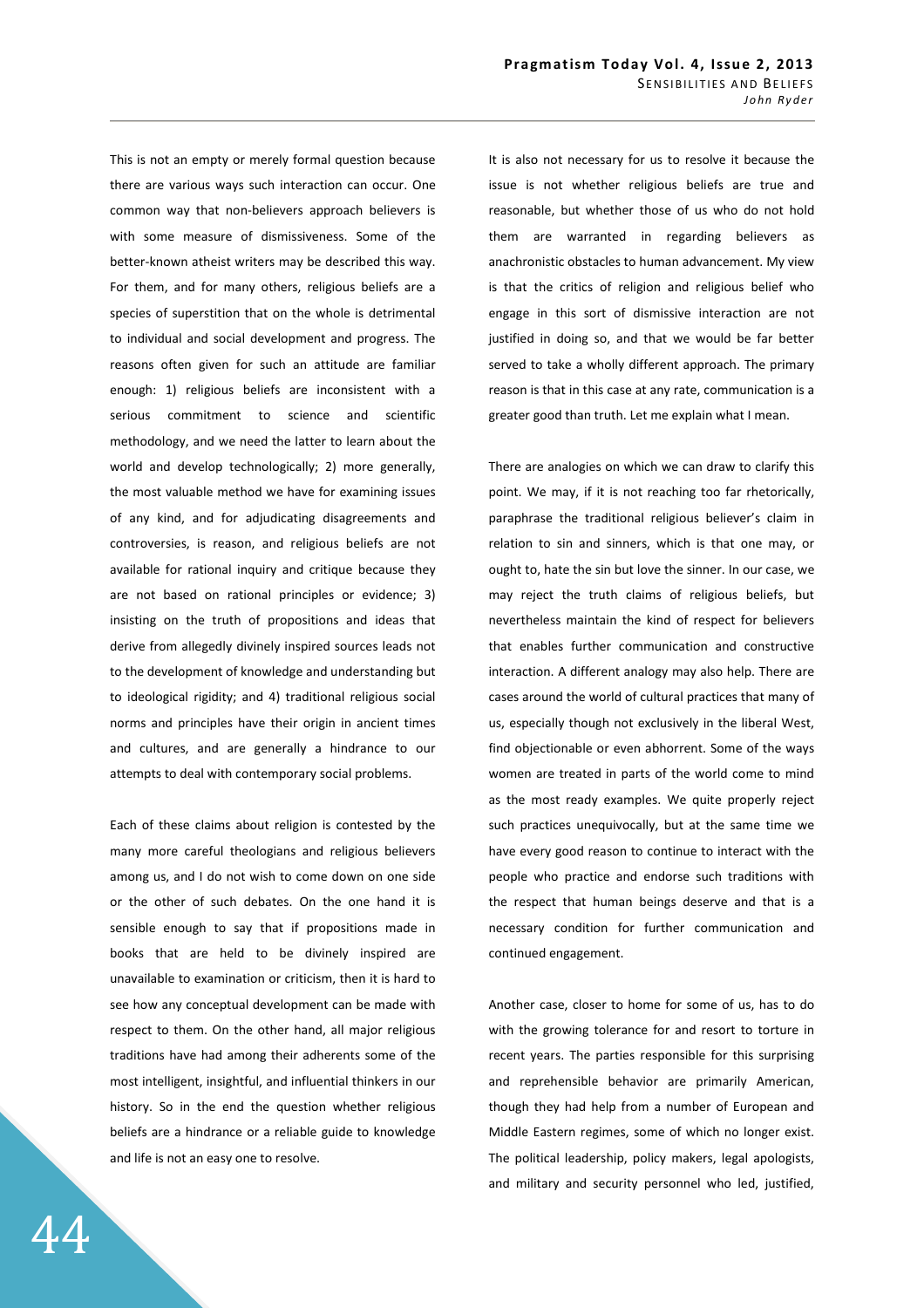and carried out the many cases of torture in "black sites" around the world needed to be stopped and exposed. But they also need to be engaged, regardless of the moral seriousness of their transgressions. We may have thought that after Nuremburg, the Geneva Conventions, and the UN Declaration of Human Rights, this would be a conversation that we would no longer need to have. But we would have been wrong in thinking so. If torture can so easily be resurrected as an instrument of policy and security in the contemporary "liberal" West, then clearly we need to be talking about it. And we need to be talking about it with the very people who seem so easily persuaded of its value and acceptability.

Whether it is unacceptable beliefs or unacceptable behavior, and I do not mean to equate them at a moral level, the most valuable approach on our part is to engage rather than to shun. If that is right, then to dismiss religious believers as a species of fool is inappropriate. Though it may seem a bit ironic in an argument for the appropriation of religious sensibilities, the primary impulse here is humanistic. In the end, if our collective, social problems are to be solved, it is we who have to solve them. Some of the problems we face at the macro-level are monumental, and solving them presents challenges that we may or may not up to. But whatever else is required, and there is a great deal else, we do not stand a chance if we are not willing to accept and engage one another respectfully, regardless of our disagreements.

Such a deep respect, and the communication and engagement it enables, has a humanistic character, but it also has a religious pedigree, and it is the latter that inclines me to regard it as a particularly important illustration of a religious sensibility. I do not mean to say that such respect for human dignity and communication necessarily follows from any one or set of religious beliefs. On the contrary, I would like to distinguish beliefs and sensibilities in this case. The reason I am inclined to regard such sensibilities as religious is that they are a

natural component of a religious life, in the sense of the life of faith as I described it above. Furthermore, there are many examples of people whose religious faith prompts them to act in just these ways, and to extraordinarily noteworthy effect. I think, for example, of the representatives of many religious traditions currently at work on the project of deep interreligious dialogue, which is something that is desperately needed in the current environment of intercultural misunderstanding and tension;<sup>8</sup> or the members of Christian orders, some of whom I had the privilege of knowing in Central America many years ago, who have given so much of their lives, in some cases their lives themselves, in the exercise of respect for and commitment to the poor; or the religious leaders who urged and provided moral leadership for the Reconciliation Commissions in South Africa in recent memory, which more than any case I can think of exemplifies what is so profoundly significant in religious sensibilities.

One may wonder whether it is necessary or appropriate to regard the sort of sensibilities to which I am pointing as religious, especially when, as I have been arguing, they do not need religious belief to underpin them. In my view it makes sense to consider them to be religious sensibilities because they are so much of what it can mean to live a religious life. That they also have a humanistic context is what allows those of us who do not accept religious beliefs to endorse them.

I began by saying that I sometimes describe myself as someone with religious sensibilities and no religious beliefs. I should qualify that comment now, after working through these thoughts. I would not want to ascribe to myself the wisdom, courage, and moral strength that I am ascribing to the ideals and most outstanding examples and illustrations of religious sensibility. For one thing it would be descriptively false, and for another it

<sup>&</sup>lt;sup>8</sup> As an example I would refer the reader to the Dialogue Institute (http://institute.jesdialogue.org/) and its president Dr. Leonard Swidler.